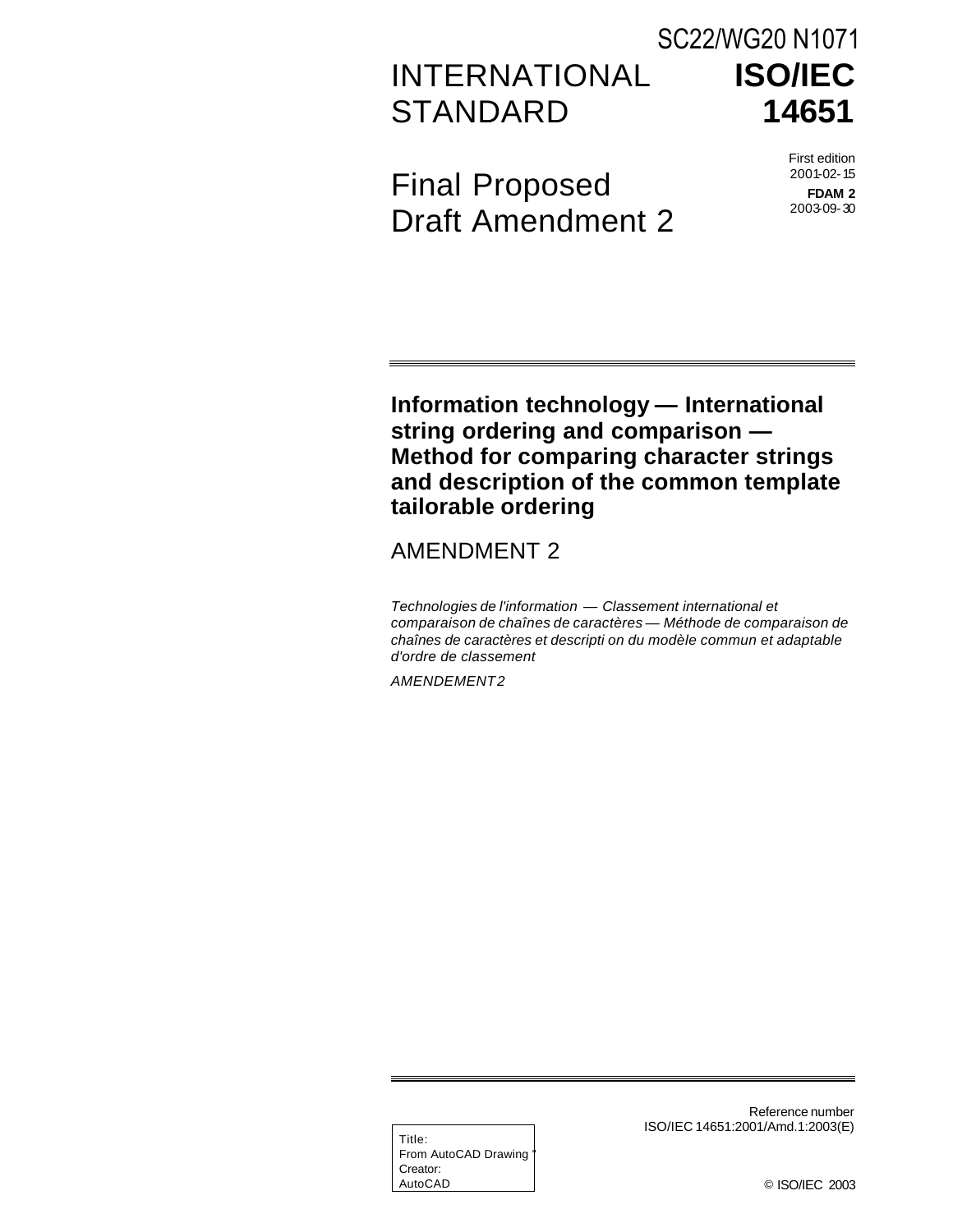#### **PDF disclaimer**

This PDF file may contain embedded typefaces. In accordance with Adobe's licensing policy, this file may be printed or viewed but shall not be edited unless the typefaces which are embedded are licensed to and installed on the computer performing the editing. In downloading this file, parties accept therein the responsibility of not infringing Adobe's licensing policy. The ISO Central Secretariat accepts no liability in this area.

Adobe is a trademark of Adobe Systems Incorporated.

Details of the software products used to create this PDF file can be found in the General Info relative to the file; the PDF-creation parameters were optimized for printing. Every care has been taken to ensure that the file is suitable for use by ISO member bodies. In the unlikely event that a problem relating to it is found, please inform the Central Secretariat at the address given below.

© ISO/IEC 2003

All rights reserved. Unless otherwise specified, no part of this publication may be reproduced or utilized in any form or by any means, electronic or mechanical, including photocopying and microfilm, without permission in writing from either ISO at the address below or ISO's member body in the country of the requester.

ISO copyright office Case postale 56 • CH-1211 Geneva 20 Tel. + 41 22 749 01 11 Fax + 41 22 749 09 47 E-mail copyright@iso.org Web www.iso.org Published in Switzerland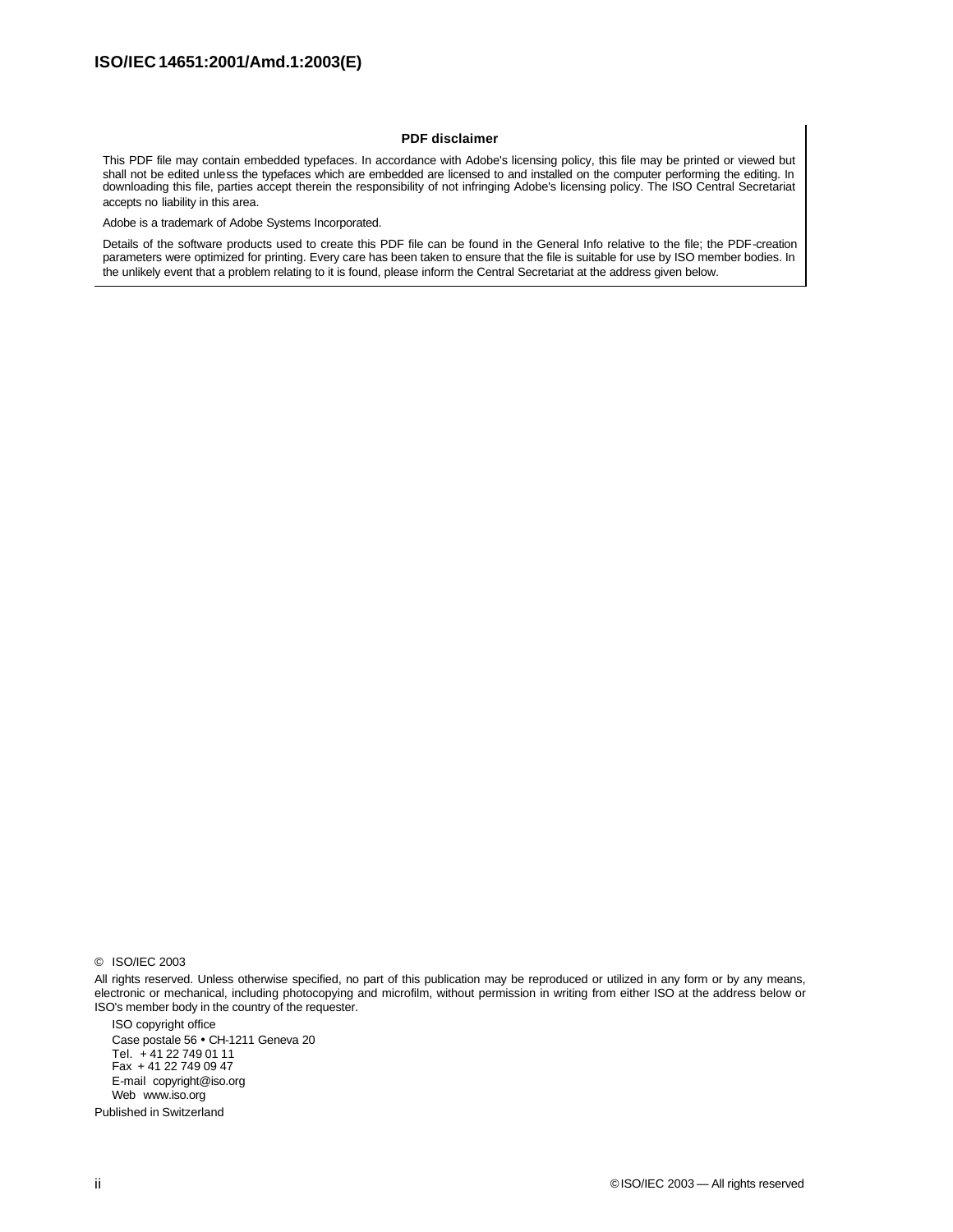#### **Foreword**

ISO (the International Organization for Standardization) and IEC (the International Electrotechnical Commission) form the specialized system for worldwide standardization. National bodies that are members of ISO or IEC participate in the development of International Standards through technical committees established by the respective organization to deal with particular fields of technical activity. ISO and IEC technical committees collaborate in fields of mutual interest. Other international organizations, governmental and non-governmental, in liaison with ISO and IEC, also take part in the work. In the field of information technology, ISO and IEC have established a joint technical committee, ISO/IEC JTC 1.

International Standards are drafted in accordance with the rules given in the ISO/IEC Directives, Part 2.

The main task of the joint technical committee is to prepare International Standards. Draft International Standards adopted by the joint technical committee are circulated to national bodies for voting. Publication as an International Standard requires approval by at least 75% of the national bodies casting a vote.

Attention is drawn to the possibility that some of the elements of this document may be the subject of patent rights. ISO and IEC shall not be held responsible for identifying any or all such patent rights.

Amendment 1 to ISO/IEC 14651:2001 was prepared by Joint Technical Committee ISO/IEC JTC 1, *Information technology* , Subcommittee SC 22, *Programming languages, their environments and system software interfaces*.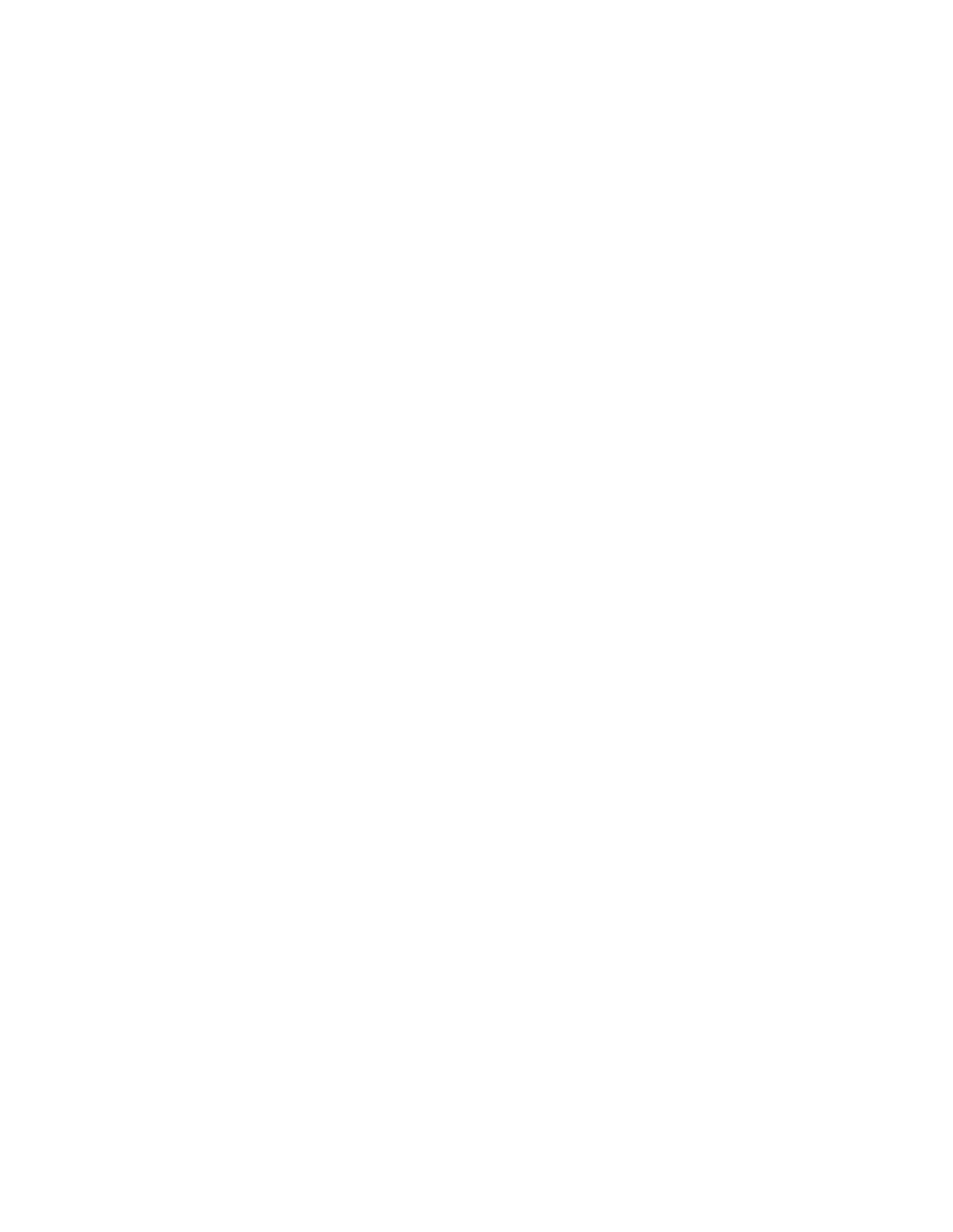# **Information technology — International string ordering and comparison — Method for comparing character strings and description of the common template tailorable ordering**

# AMENDMENT 2

*Page 2, Clause 3*

Replace the normative references with the following.

ISO/IEC 10646-1:2000, *Information technology — Universal Multiple-Octet Coded Character Set (UCS) — Part 1: Architecture and Basic Multilingual Plane*

ISO/IEC 10646-2:2001, *Information technology — Universal Multiple-Octet Coded Character Set (UCS) — Part 2: Supplementary Planes*

ISO/IEC 10646 -1:2000/Amd 1:2002, *Information technology — Universal Multiple-Octet Coded Character Set (UCS) — Part 1: Architecture and Basic Multilingual Plane – Amendment 1 – Mathematical symbols and other characters* 

ISO/IEC 10646 -1:2000/FDAmd 2:2003, *Information technology — Universal Multiple -Octet Coded Character Set (UCS) — Part 1: Architecture and Basic Multilingual Plane – Final Draft Amendment 2 – Limbu, Tai Le, Yijing and other characters*

ISO/IEC 10646 -1:2002/FDAmd 1:2003, *Information technology — Universal Multiple -Octet Coded Character Set (UCS) — Part 2: Supplementary Planes – Final Draft Amendment 1 – Aegean, Ugaritic and other characters*

*Page 17, Subclause 6.5*

*Replace Subclause 6.5 with the following.*

#### **6.5 Name of the Common Template Table and name declaration**

Whenever the Common Template Table is referred externally as a base point in a given context, whether in a process, contract, or procurement requirement, it shall be referenced using the name ISO14651\_2003\_TABLE1. If another name is used due to practical constraints, a declaration of conformance shall indicate how the correspondence between this other name and the name ISO14651\_2003\_TABLE1 is taken care of.

The use of a defined name is necessary to manage the different stages of development of this table. This follows from the nature of the reference character repertoire, for which development will be ongoing for a number of years or even decades.